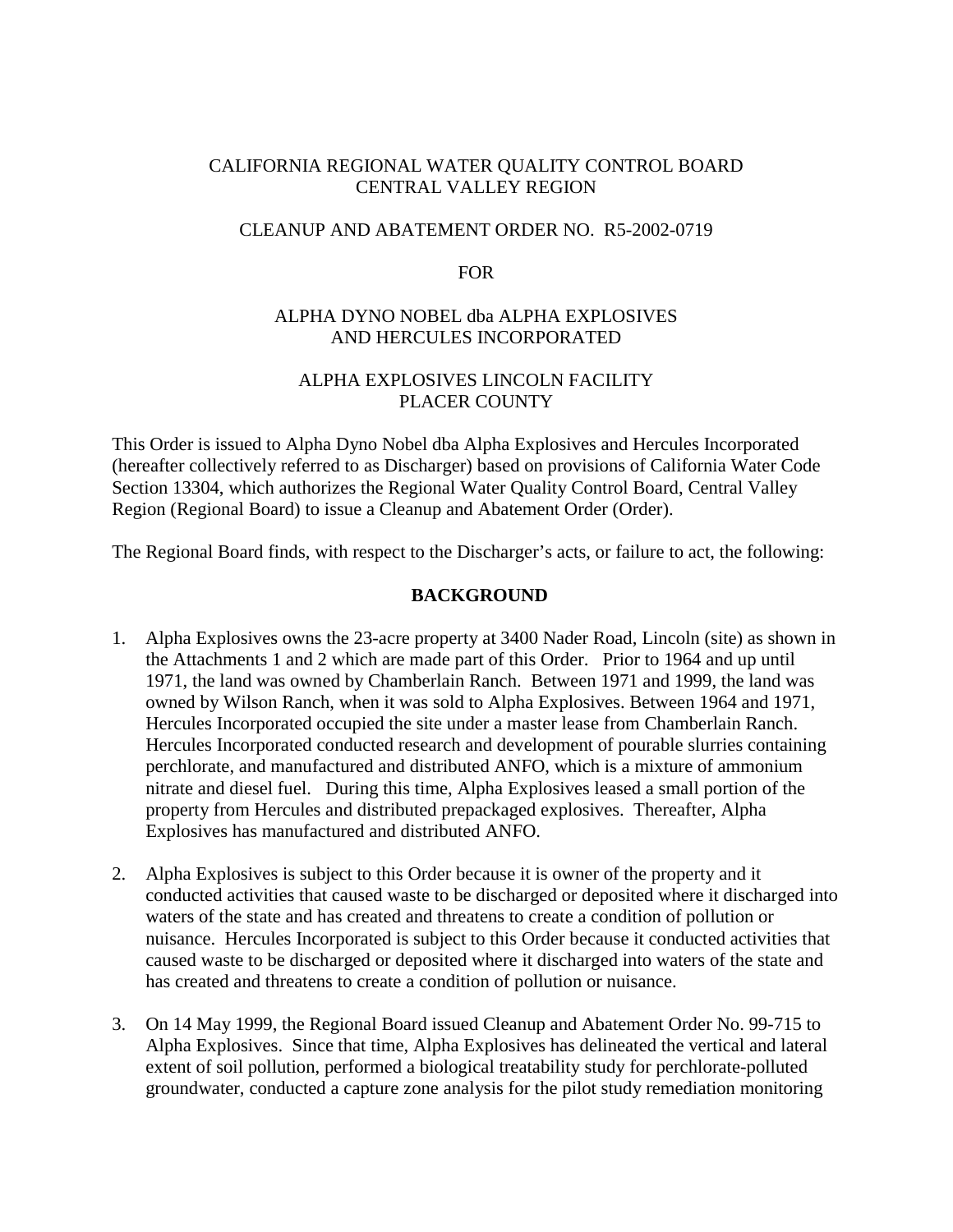#### CLEANUP AND ABATEMENT ORDER NO. R5-2002-0719 2 ALPHA DYNO NOBEL dba ALPHA EXPLOSIVES, AND HERCULES INCORPORATED ALPHA EXPLOSIVES LINCOLN FACILITY, PLACER COUNTY

well TW-1, and submitted a work plan to implement an in situ bioremediation pilot test. Remediation technology for perchlorate pollution is currently experimental and includes microbiological degradation. Therefore, the Cleanup and Abatement Order is revised to establish a remediation schedule for implementing this experimental technology on a pilot scale.

- 4. The in situ bioremediation pilot test consists of treating a portion of soil beneath the former evaporation pond and treating the underlying groundwater. The former evaporation pond is within the suspected source area. Groundwater at this location contains about  $30,000 \mu g/L$ perchlorate and about 500 mg/L nitrate (as nitrogen). A measured amount of ethanol and phosphate will be introduced into a shallow pit excavated at the base of the former evaporation pond. The base of the shallow pit will be about 10 feet below ground surface and about 15 feet above the groundwater surface. Ethanol will be consumed by nitrate and perchlorate-degrading microbes within the soil column and in the aquifer. Phosphate provides nutrients for microbial growth. Microbial metabolism is expected to oxidize ethanol to carbon dioxide and reduce nitrate and perchlorate to dinitrogen gas and chloride, respectively. Adjacent to and downgradient of the application pit will be proposed monitoring well TW-2, and 30 feet further downgradient is existing monitoring well TW-1. The location of the pilot study, ethanol application area, pilot study monitoring wells and nearby groundwater monitoring wells are shown in Attachments 3 and 4, which are made part of this Order. The pilot study is expected to be concluded within 16 weeks of implementation.
- 5. The Discharger will install an additional temporary monitoring well, TW-3, downgradient of TW-1, and within the capture zone of TW-1 to monitor the temporal and spatial distribution of biodegradation end products.
- 6. The progress of the pilot study will be monitored biweekly pursuant to Monitoring and Reporting Program No. R5-2002-0719, which is attached and made part of this Order.
- 7. The Contingency Plan element of the May 2002 *Pilot Test Work Plan for In Situ Bioremediation of Nitrate and Perchlorate in Impacted Soils and Groundwater* (Pilot Test Work Plan) consists of extracting groundwater from either well TW-1 or TW-2 and using the extracted water in on-site production processes. The Contingency Plan will be implemented if any of the following threshold concentrations are exceeded:
	- a. the concentration of total organic carbon (TOC) exceeds 100 mg/l in conjunction with nitrate or perchlorate less than 10 mg/l in TW-3. This would indicate that the initial carbon quantity exceeded the quantity of nitrate and perchlorate to be degraded;
	- b. the pH falls below 5.0 in TW-3, which would indicate unanticipated acidification;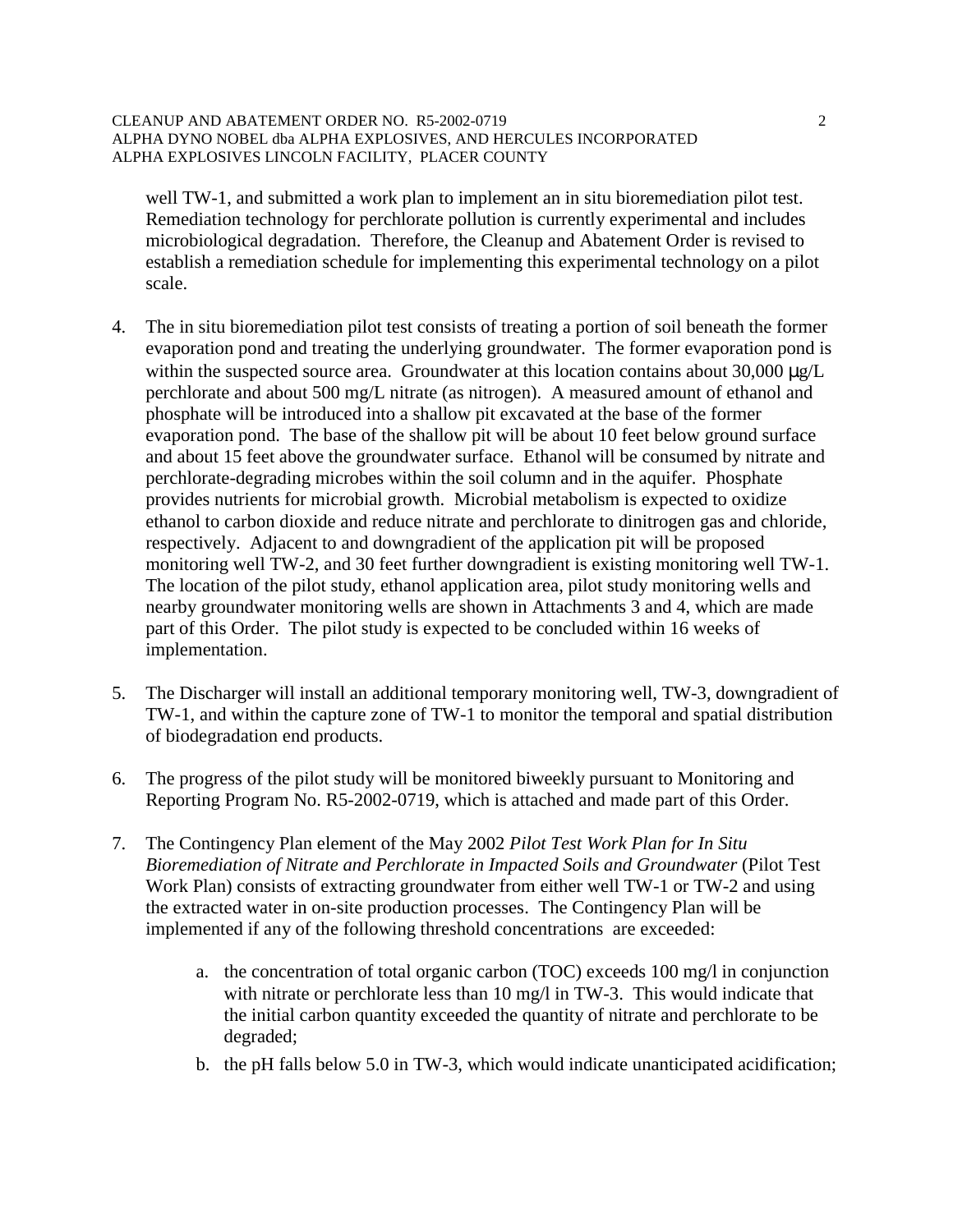#### CLEANUP AND ABATEMENT ORDER NO. R5-2002-0719 3 ALPHA DYNO NOBEL dba ALPHA EXPLOSIVES, AND HERCULES INCORPORATED ALPHA EXPLOSIVES LINCOLN FACILITY, PLACER COUNTY

- c. ammonium concentration exceeds 20 mg/l in TW-3, the predominant background concentration; or
- d. TOC concentration exceeds 1,000 mg/l in TW-1. This would imply that degradation is not taking place at a rate sufficient enough to expect it to continue.
- 8. There are 14 groundwater plume delineation monitoring wells at the site, 11 of which have been sampled quarterly for two years and semi-annually for three years. Constituents of concern and the maximum concentrations detected in groundwater at the facility are as follows: perchlorate at  $110,000 \mu g/L$  in 1999, nitrate (as nitrogen) at  $1,100 \mu g/L$  in 2001, and ammonium at 28 mg/L in 1998. Petroleum products have not been detected in groundwater since 1997. In soil, the maximum concentration of nitrate was 2,200 mg/kg in 1996, and perchlorate was 1.6 mg/kg in 1999. The extent of soil pollution is adequately defined.
- 9. Alpha Explosives has been conducting groundwater monitoring and reporting in accordance with Monitoring and Reporting Program No. 5-00-842, which continues to be in effect.

# **AUTHORITY – LEGAL REQUIREMENTS**

- 10. The Regional Board's *Water Quality Control Plan for the Sacramento River and San Joaquin River Basins, 4<sup>th</sup> Edition,* (hereafter Basin Plan) designates beneficial uses of the waters of the state, establishes water quality objectives (WQOs) to protect those uses, and establishes implementation policies to implement WQOs. The beneficial uses of the groundwater beneath the site are domestic, municipal, industrial, and agricultural supply.
- 11. The wastes detected at the site are not naturally-occurring, and some can cause adverse human health effects. Pollution of groundwater with elevated concentrations of constituents of concern impairs the beneficial uses of the groundwater.
- 12. WQOs listed in the Basin Plan include numeric WQOs, e.g., state drinking water maximum contaminant levels that are incorporated by reference, and narrative WQOs, including the toxicity objective and the taste and odors objective for surface water and groundwater. The numeric standards for the constituents of concern listed in the following table implement the Basin Plan WQOs.

| <b>Constituent</b>    | <b>Numeric Limit</b>     | <b>Water Quality Objectives</b>                                               |
|-----------------------|--------------------------|-------------------------------------------------------------------------------|
| Ammonium              | $0.5 \text{ mg/l}^1$     | Narrative objective for taste and odor                                        |
| Nitrate (as nitrogen) | $10 \text{ mg}/l$        | California Department of Health Services<br>Primary Maximum Contaminant Level |
| Perchlorate           | 4 $\mu$ g/l <sup>2</sup> | Narrative objective for toxicity                                              |

<sup>1</sup>Council of the European Union, *On the Quality of Water Intended for Human Consumption*, Council Directive 98/83/EC (3 November 1998).

2 California Department of Health Services Action Level for Toxicity.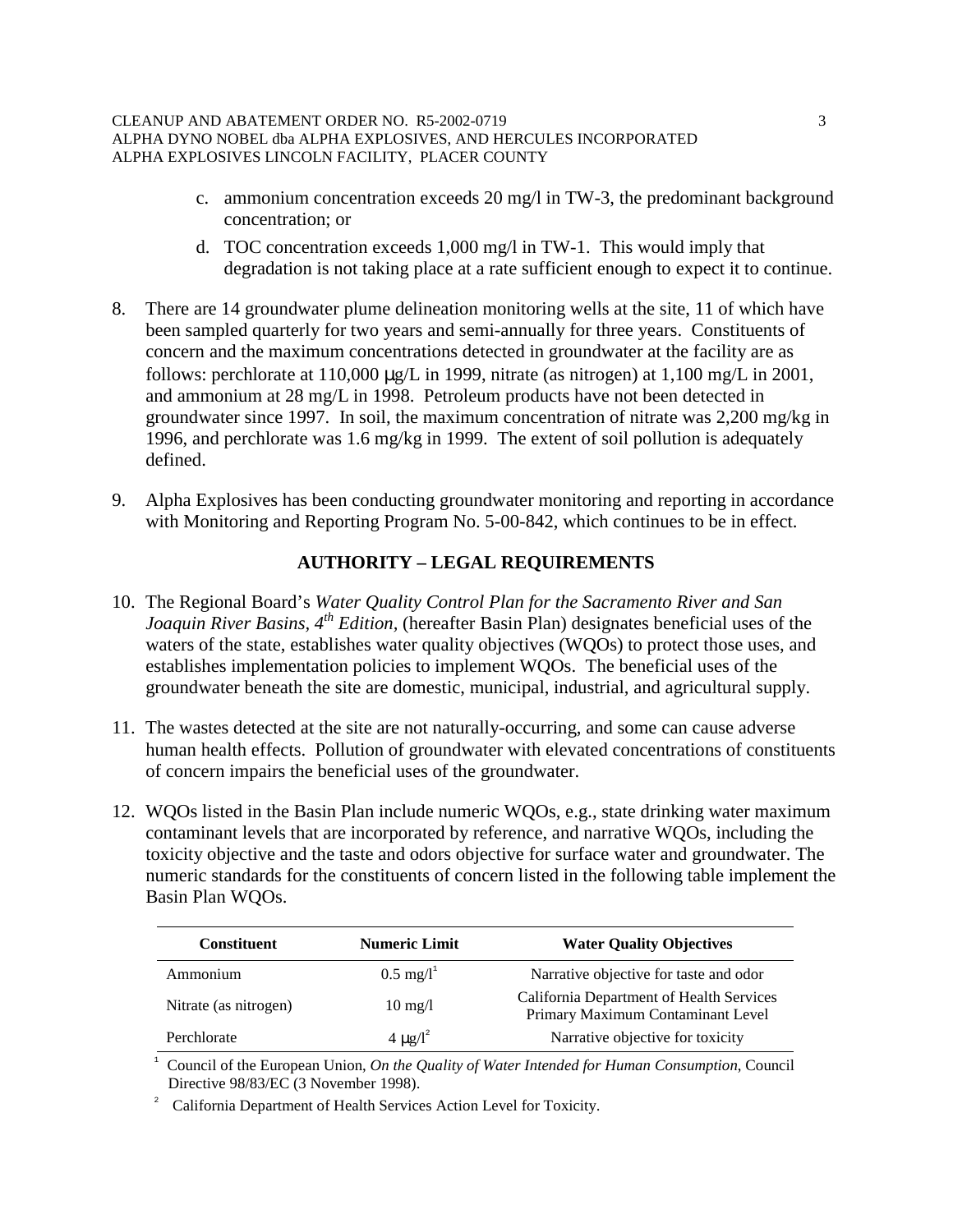#### CLEANUP AND ABATEMENT ORDER NO. R5-2002-0719 4 ALPHA DYNO NOBEL dba ALPHA EXPLOSIVES, AND HERCULES INCORPORATED ALPHA EXPLOSIVES LINCOLN FACILITY, PLACER COUNTY

- 13. The groundwater exceeds the WQOs for the constituents listed in Finding No. 12, which are wastes as defined in California Water Code Section 13050. The exceedance of applicable WQOs in the Basin Plan is pollution as defined in California Water Code Section 13050. The Discharger has caused or permitted waste to be discharged or deposited where it has discharged to waters of the state and has created, and continues to threaten to create, a condition of pollution or nuisance.
- 14. The State Water Resources Control Board (hereafter State Board) has adopted Resolution No. 92-49, the *Policies and Procedures for Investigation and Cleanup and Abatement of Discharges Under Water Code Section 13304.* This Policy sets forth the policies and procedures to be used during an investigation or cleanup of a contaminated site and requires that cleanup standards be consistent with State Board Resolution 68-16 (the antidegradation policy). Resolution 92-49 and the Basin Plan establish the cleanup levels to be achieved. Resolution 92-49 requires the waste to be cleaned up to background, or if that is not reasonable, to an alternative level that is the most stringent level that is economically and technologically feasibile in accordance with Section 2550.4, Title 23, California Code of Regulations (CCR). Any alternative cleanup level to background must (1) be consistent with the maximum benefit to the people of the state; (2) not unreasonably affect present and anticipated beneficial use of such water; and (3) not result in water quality less than that prescribed in the Basin Plan and applicable Water Quality Control Plans and Policies of the State Board.
- 15. Section 13304(a) of the California Water Code provides that:

"Any person who has discharged or discharges waste into waters of this state in violation of any waste discharge requirements or other order or prohibition issued by a regional board or the state board, or who has caused or permitted, causes or permits, or threatens to cause or permit any waste to be discharged or deposited where it is, or probably will be, discharged into the waters of the state and creates, or threatens to create, a condition of pollution or nuisance, shall upon order of the regional board clean up the waste or abate the effects of the waste, or, in the case of threatened pollution or nuisance, take other necessary remedial action, including but not limited to, overseeing cleanup and abatement efforts. Upon failure of any person to comply with the cleanup or abatement order, the Attorney General, at the request of the board, shall petition the superior court for that county for the issuance of an injunction requiring the person to comply with the order. In the suit, the court shall have jurisdiction to grant a prohibitory or mandatory injunction, either preliminary or permanent, as the facts may warrant."

16. Section 13267(b) of the California Water Code provides that: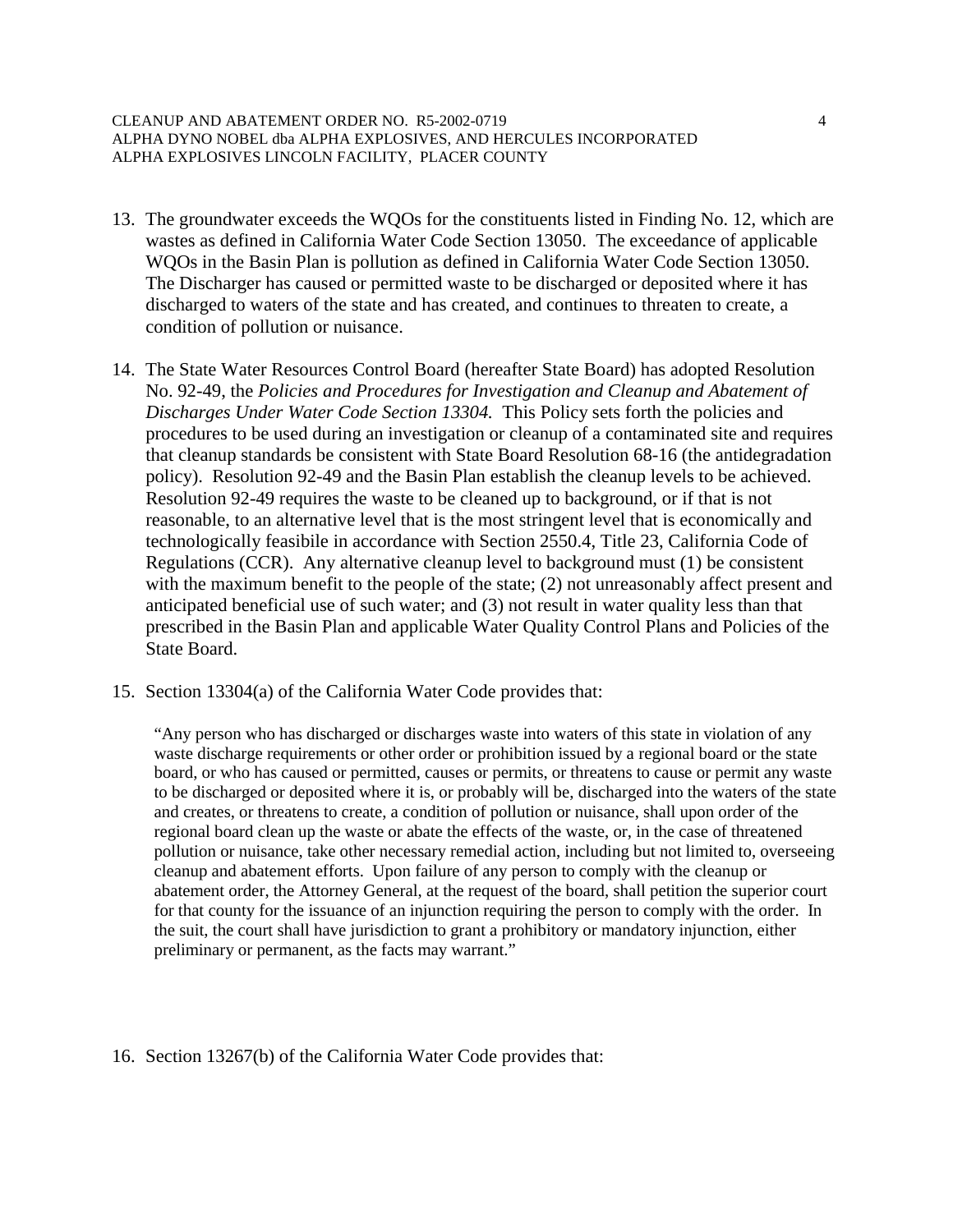#### CLEANUP AND ABATEMENT ORDER NO. R5-2002-0719 5 ALPHA DYNO NOBEL dba ALPHA EXPLOSIVES, AND HERCULES INCORPORATED ALPHA EXPLOSIVES LINCOLN FACILITY, PLACER COUNTY

"In conducting an investigation specified in subdivision (a), the regional board may require that any person who has discharged, discharges, or is suspected of discharging, or who proposes to discharge waste within its region, or any citizen or domiciliary, or political agency or entity of this state who has discharged, discharges, or is suspected of discharging, or who proposes to discharge waste outside of its region that could affect the quality of waters of the state within its region shall furnish, under penalty of perjury, technical or monitoring program reports which the regional board requires. The burden, including costs, of these reports shall bear a reasonable relationship to the need for the report and the benefits to be obtained from the reports. In requiring those reports, the regional board shall provide the person with a written explanation with regard to the need for the reports, and shall identify the evidence that supports requiring that person to provide the reports."

The technical reports required by this Order are necessary to assure compliance with Section 13304 of the California Water Code. Existing data and information about the site indicates that waste has been discharged or is discharging at the property, which is currently owned and operated by Alpha Dyno Nobel dba Alpha Explosives, and formerly operated by Hercules Incorporated, both of which are named in this Order.

17. Section 13304(c)(1) of the California Water Code provides that:

". . . the person or persons who discharged the waste, discharges the waste, or threatened to cause or permit the discharge of the waste within the meaning of subdivision (a), are liable to that government agency to the extent of the reasonable costs actually incurred in cleaning up the waste, abating the effects of the waste, supervising cleanup or abatement activities, or taking other remedial action. . ."

- 18. If the Discharger fails to comply with this Order, the Executive Officer may request the Attorney General to petition the superior court for the issuance of an injunction.
- 19. If the Discharger intentionally or negligently violates this Cleanup and Abatement Order, then the Discharger may be liable civilly in a monetary amount provided by the California Water Code.
- 20. The issuance of this Order is an enforcement action taken by a regulatory agency and is exempt from the provisions of the California Environmental Quality Act (Public Resources Code, Section 21000, et seq.), pursuant to Section 15321(a)(2), Title 14, CCR. The implementation of this Order is also an action to assure the restoration of the environment and is exempt from the provisions of the California Environmental Quality Act (Public Resources Code, Section 21000, et seq.), in accordance with Section 15308 and 15330, Title 14, CCR.
- 21. Any person affected by this action of the Regional Board may petition the State Board to review the action in accordance with Sections 2050-2068, Title 23, CCR. The State Board must receive the petition within 30 days of the date of this Order. The regulations will be provided upon request and are available at [www.swrcb.ca.gov.](http://www.swrcb.ca.gov/)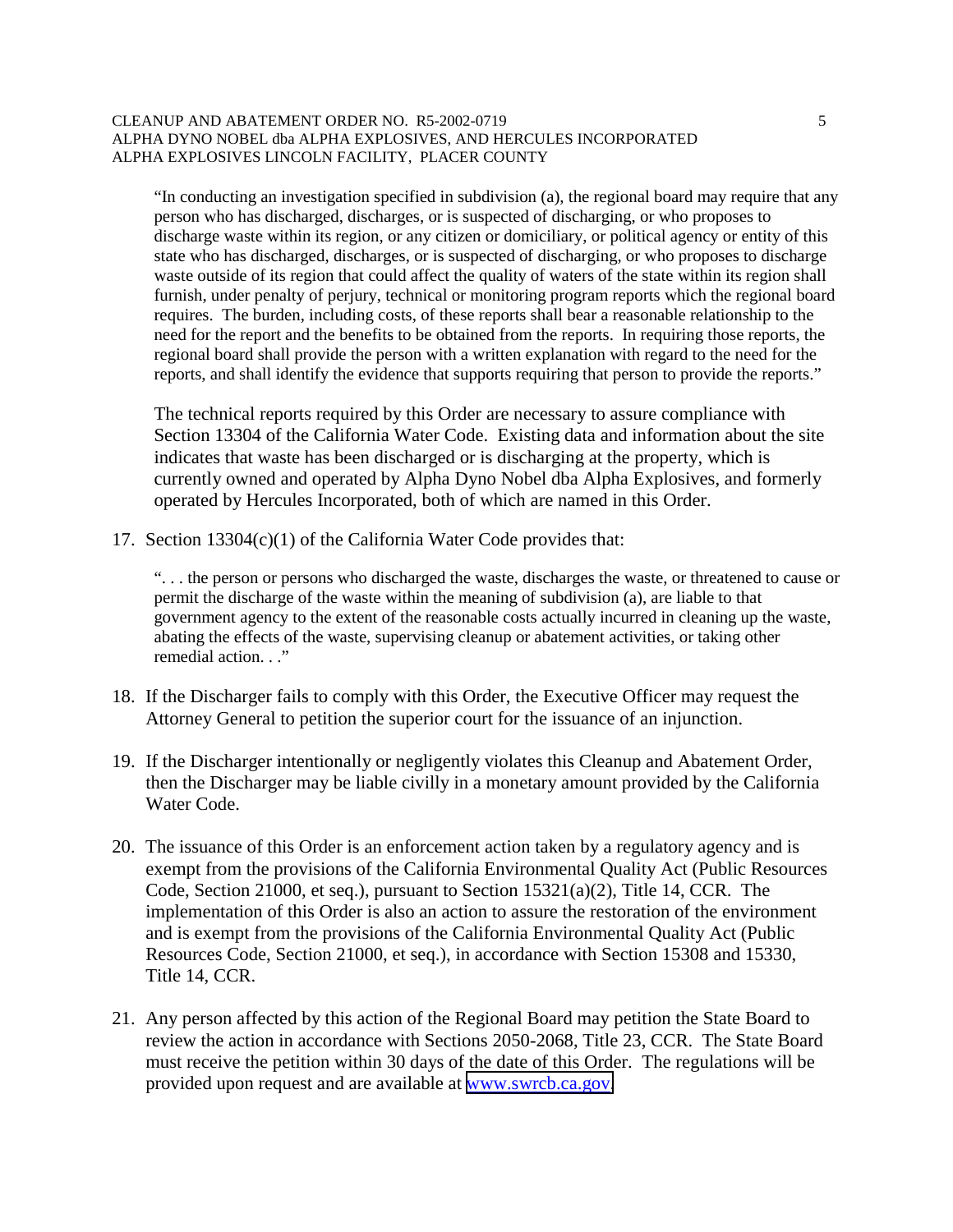## **REQUIRED ACTIONS**

**IT IS HEREBY ORDERED** that pursuant to Section 13304 and Section 13267 of the California Water Code, Cleanup and Abatement Order No. 99-715 is rescinded and Alpha Dyno Nobel dba Alpha Explosives and Hercules Incorporated shall:

1. Investigate the discharges of waste, clean up the waste, and abate the effects of the waste, forthwith, resulting from activities at 3400 Nader Road, Lincoln, in conformance with the State Board's Resolution 92-49 *Policies and Procedures for Investigation and Cleanup and Abatement of Discharges Under Water Code Section 13304* and with the Regional Board's *Water Quality Control Plan for the Sacramento River and San Joaquin River Basins* (in particular the Policies and Plans listed within the Control Action Considerations portion of Chapter IV). "Forthwith" means as soon as is reasonably possible. Compliance with this requirement shall include, but not be limited to, completing the tasks listed below.

### **Site Assessment**

- 2. By **27 September 2002**, submit a work plan and time schedule to delineate the lateral and vertical extent of groundwater pollution. The work plan shall define the lateral extent of pollution beyond wells MW-10 and MW-13. The work plan shall be prepared in general accordance with Attachment 5, which is made part of this Order.
- 3. Within **30 days** of staff concurrence with the work plan identified in Item 2., implement the work plan and submit a site assessment report in accordance with the approved time schedule, which shall become a part of this Order. The report shall be prepared in general accordance with Attachment 6, which is made part of this Order.

### **Pilot Test**

- 4. By **27 September 2002,** submit a work plan and time schedule to install temporary pilot test wells TW-2 and TW-3.
- 5. Within **30 days** of staff concurrence with the temporary test well work plan, install the test wells.
- 6. Within **30 days** of staff concurrence with the May 2002 *Pilot Test Work Plan*, implement the pilot test in accordance with the approved time schedule, which shall become part of this Order.
- 7. If any of the following thresholds are exceeded, then within **7 days** of receiving the analytical results, the Discharger shall obtain a confirmation sample.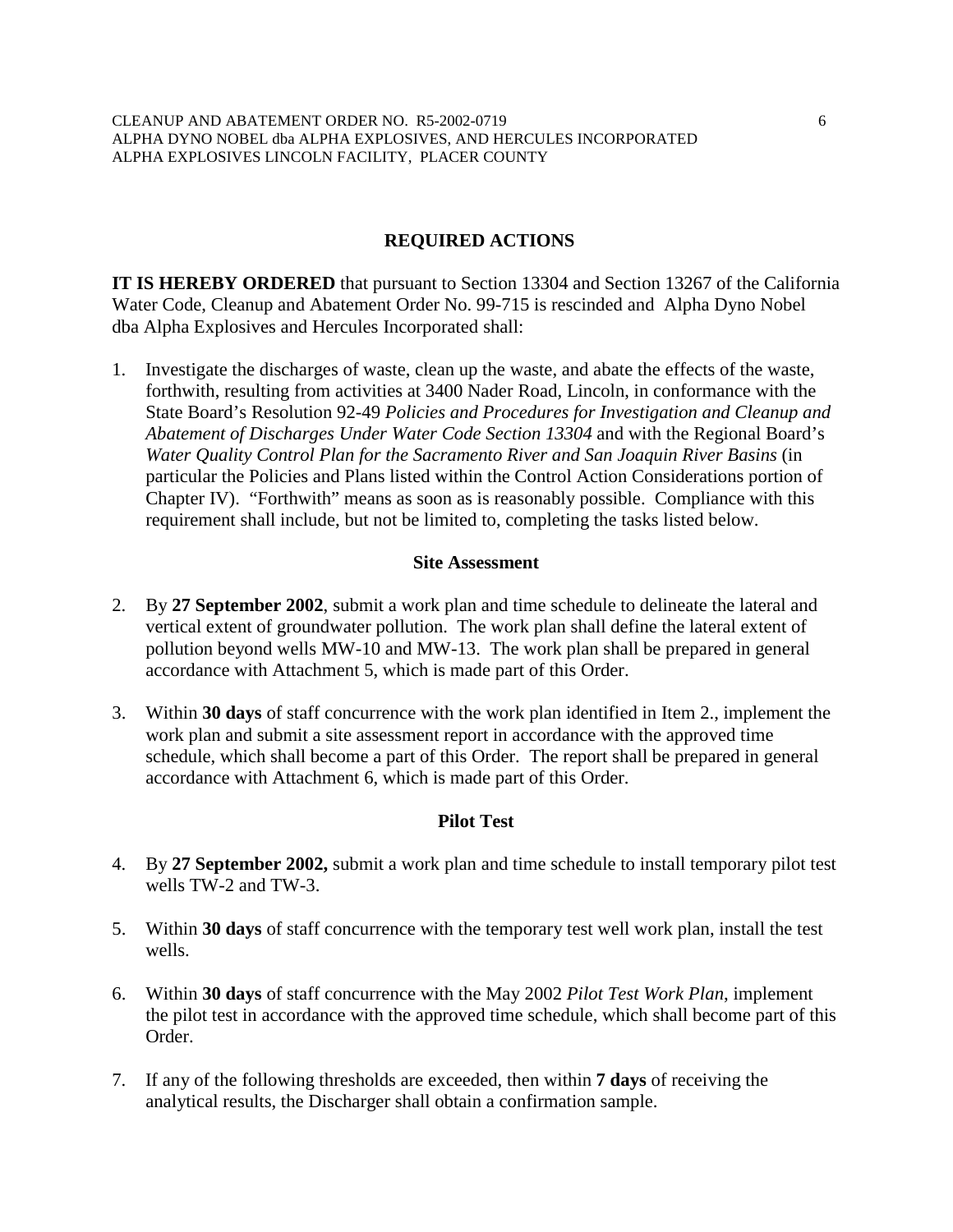- (a) TOC concentration is greater than 1,000 mg/L in TW-1, or
- (b) TOC concentration is greater than 100 mg/L, and both nitrate and perchlorate are less than 10 mg/L in TW-3, or
- (c) acidity is below pH 5 in TW-3, or
- (d) ammonium concentration exceeds 20 mg/L in TW-3.

Within **15 days** of confirming that a threshold has been exceeded, the Discharger shall notify Regional Board staff and implement the *Contingency Plan* element of the May 2002 *Pilot Test Work Plan*.

- 8. Within **90 days** of implementing the *Contingency Plan*, submit a report describing the actions, results, and recommendations.
- 9. Within **60 days** of implementing the May 2002 *Pilot Test Work Plan*, but no later than **6 December 2002**, submit the first monthly tabulated data report. Monthly data submittals shall follow the schedule in the attached Monitoring and Reporting Program No. R5-2002-0719. -
- 10. Within **18 weeks** of the start of implementation of the pilot test, submit a *Pilot Test Report* as described in the attached Monitoring and Reporting Program No. R5-2002-0719. The Discharger shall provide interim submittals if modifications to the work plan are proposed, or at the request of Regional Board staff.
- 11. Within **30 days** of staff concurrence with the *Pilot Test Report*, submit a work plan and schedule to obtain additional information identified in the *Pilot Test Report*, if any. Implement the work plan and submit a *Supplemental Evaluation Report* in accordance with the work plan time schedule, which shall become part of this Order.

## **Cleanup Plan**

12. Within **60 days** of staff concurrence with the *Pilot Test Report*, or, if applicable, within **60 days** of staff concurrence with the *Supplemental Evaluation Report*, submit a *Cleanup Plan* for remediation of soil and groundwater. The *Cleanup Plan* shall identify specific actions to clean up soil and groundwater, and shall provide a schedule to conduct cleanup activities and provide progress reports. The Cleanup Plan must meet the range of cleanup levels as described in the Basin Plan and in Resolution 92-49. The Discharger shall attempt to clean up each constituent to background concentrations, or to the level that is technically and economically feasible and at least achieves the water quality objectives in the Basin Plan.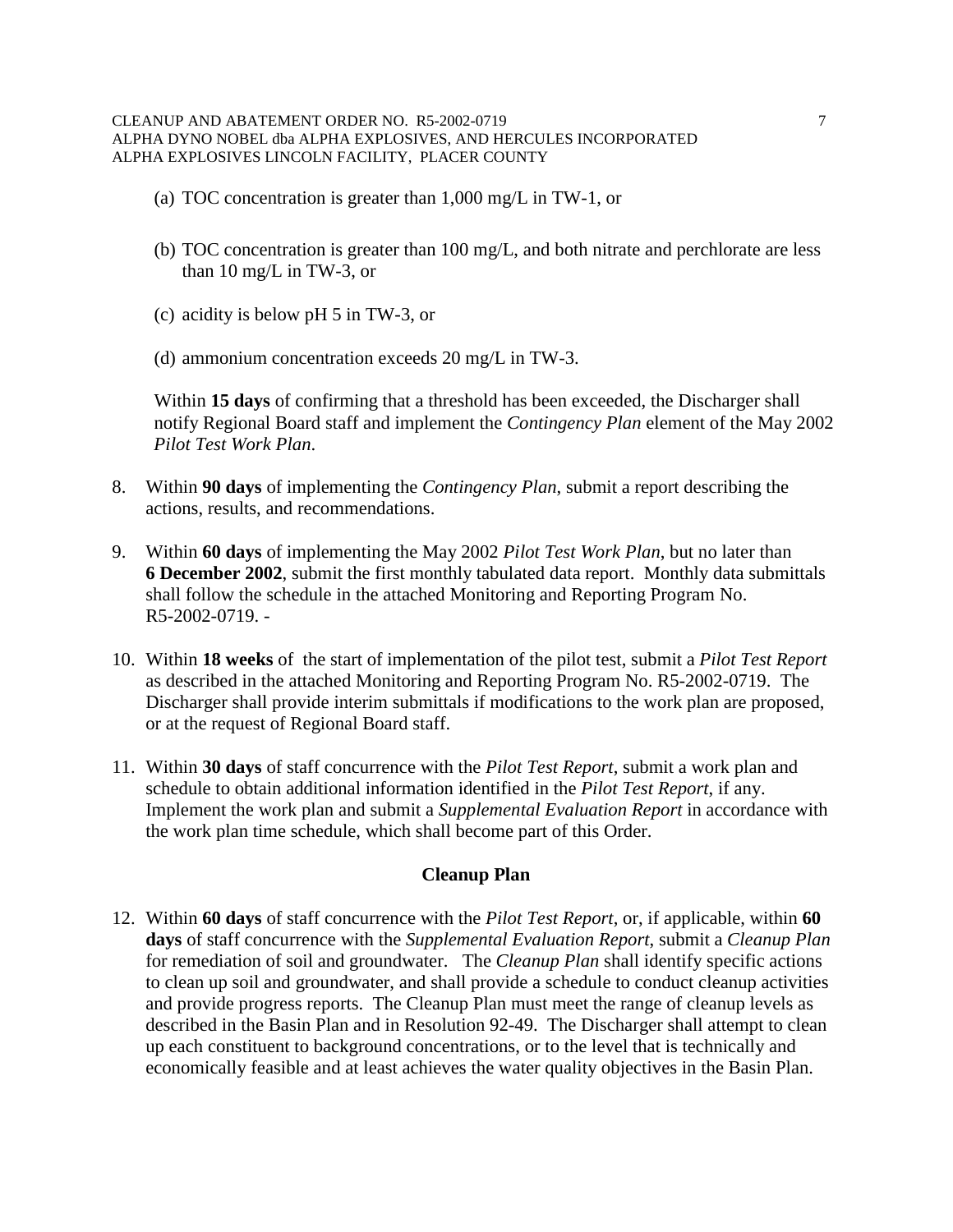#### CLEANUP AND ABATEMENT ORDER NO. R5-2002-0719 8 ALPHA DYNO NOBEL dba ALPHA EXPLOSIVES, AND HERCULES INCORPORATED ALPHA EXPLOSIVES LINCOLN FACILITY, PLACER COUNTY

- 13. Within **30 days** of Executive Officer approval of the *Cleanup Plan*, commence remediation or installation of the remediation system, or submit a Report of Waste Discharge, if Waste Discharge Requirements are required. The approved time schedule to implement the remediation shall become a part of this Order. The Discharger shall notify staff by telephone prior to beginning field work.
- 14. Within **30 days** of Regional Board adoption of WDRs, if applicable, commence remediation or installation of the remediation system. The Discharger shall notify staff by telephone prior to beginning field work.
- 15. Within **120 days** of Executive Officer approval of the *Cleanup Plan*, or within **120 days** of Regional Board adoption of WDRs, if applicable, submit a *Cleanup Implementation Report*  describing the installation of the cleanup system and results obtained to date. The *Cleanup Implementation Report* shall clearly show whether the installation of any cleanup system is complete, and if not, give a schedule and proposed work plan for the installation of the remaining cleanup activities, including a proposed monitoring plan.
- 16. Submit regular progress reports as scheduled in the approved *Cleanup Plan*, which include a summary of cleanup actions and results to date, and make recommendations for modifications or additions to the treatment process and/or schedule, if necessary. The recommendations and schedule may be modified by staff before concurrence. Upon concurrence, the schedule shall be made part of this Order.

## **Groundwater Monitoring**

17. Continue to conduct monitoring of the existing groundwater monitoring wells and any additional groundwater plume delineation monitoring wells in accordance with existing Monitoring and Reporting Program No. 5-00-842, or any revisions thereof.

# **General Requirements**

- 18. Continue to reimburse the Regional Board for reasonable costs (as estimated by Regional Board staff at the beginning of each fiscal year) associated with oversight of the cleanup of this facility. Failure to do so shall be considered a violation of this Order.
- 19. Conduct work only after Regional Board staff concur with work plans.
- 20. Include in all reports a cover letter from the Discharger stating concurrence or nonconcurrence with the conclusions and recommendations in the report.
- 21. As required by the California Business and Professions Code Sections 6735, 7835, and 7835.1, have all reports prepared by, or under the supervision of, a registered professional engineer or geologist and signed by the registered professional. All technical reports